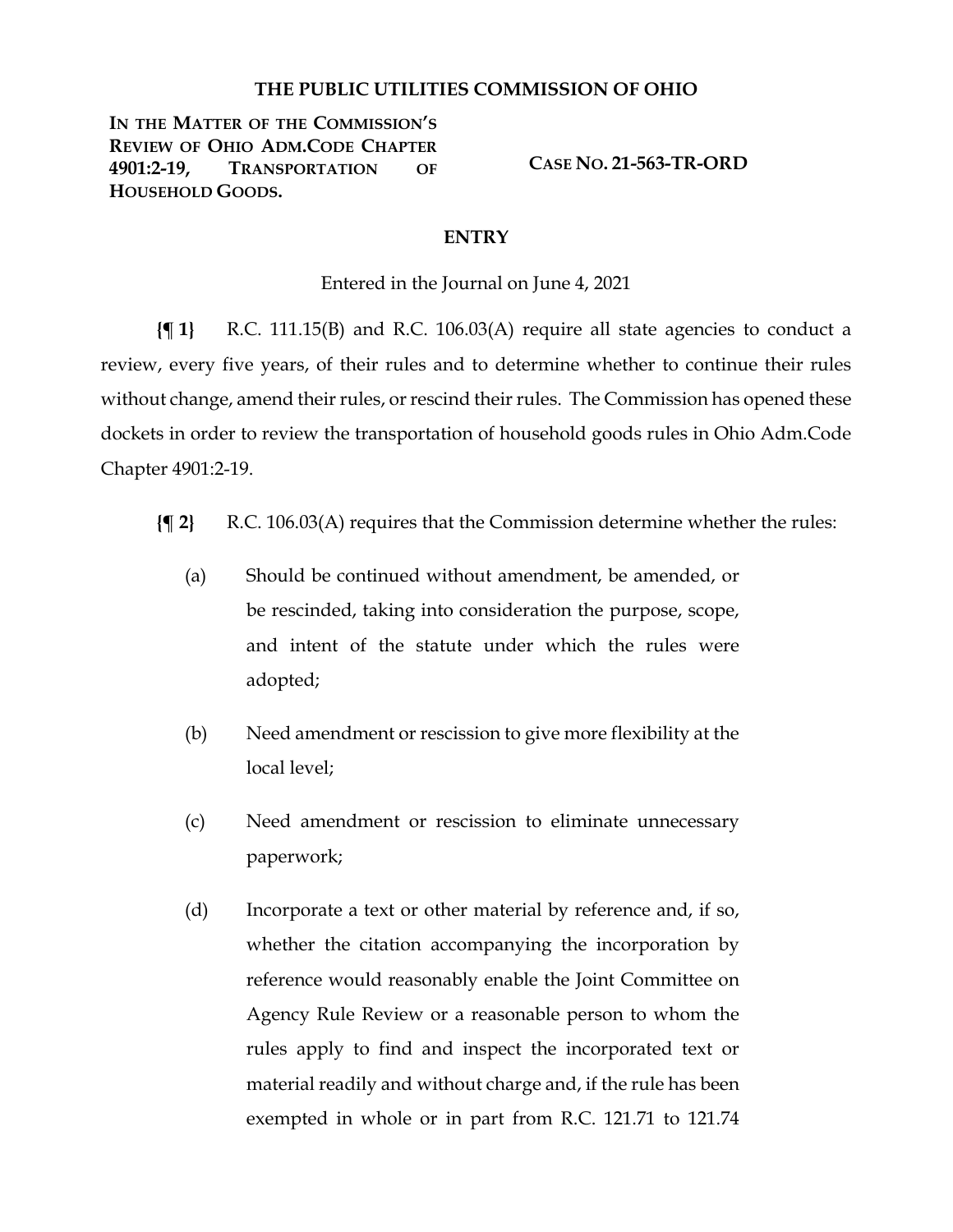because the incorporated text or material has one or more characteristics described in R.C. 121.75(B), whether the incorporated text or material actually has any of those characteristics;

- (e) Duplicate, overlap with, or conflict with other rules;
- (f) Have an adverse impact on businesses, as determined under R.C. 107.52;
- (g) Contain words or phrases having meanings that in contemporary usage are understood as being derogatory or offensive; and
- (h) Require liability insurance, a bond, or any other financial responsibility instrument as a condition of licensure.

**{¶ 3}** Additionally, in accordance with R.C. 121.82, in the course of developing draft rules, the Commission must evaluate the rules against the business impact analysis (BIA). If there will be an adverse impact on businesses, as defined in R.C. 107.52, the agency is to incorporate features into the draft rules to eliminate or adequately reduce any adverse impact. Furthermore, the Commission is required, pursuant to R.C. 121.82, to provide the Common Sense Initiative office the draft rules and the BIA.

**{¶ 4}** The attorney examiner finds that, prior to issuing Staff's proposed revisions to the rules for comment, it is appropriate to require Staff to hold a workshop with interested stakeholders. At the workshop, Staff may elicit feedback on any proposed revisions to the rules that Staff may have and may permit stakeholders to propose their own revisions to the rules for Staff's consideration. Interested stakeholders should come to the workshop prepared with necessary technical experts to provide appropriate feedback. An attorney examiner from the Commission's legal department will serve as a moderator for the workshop. After Staff has an opportunity to consider the feedback received at the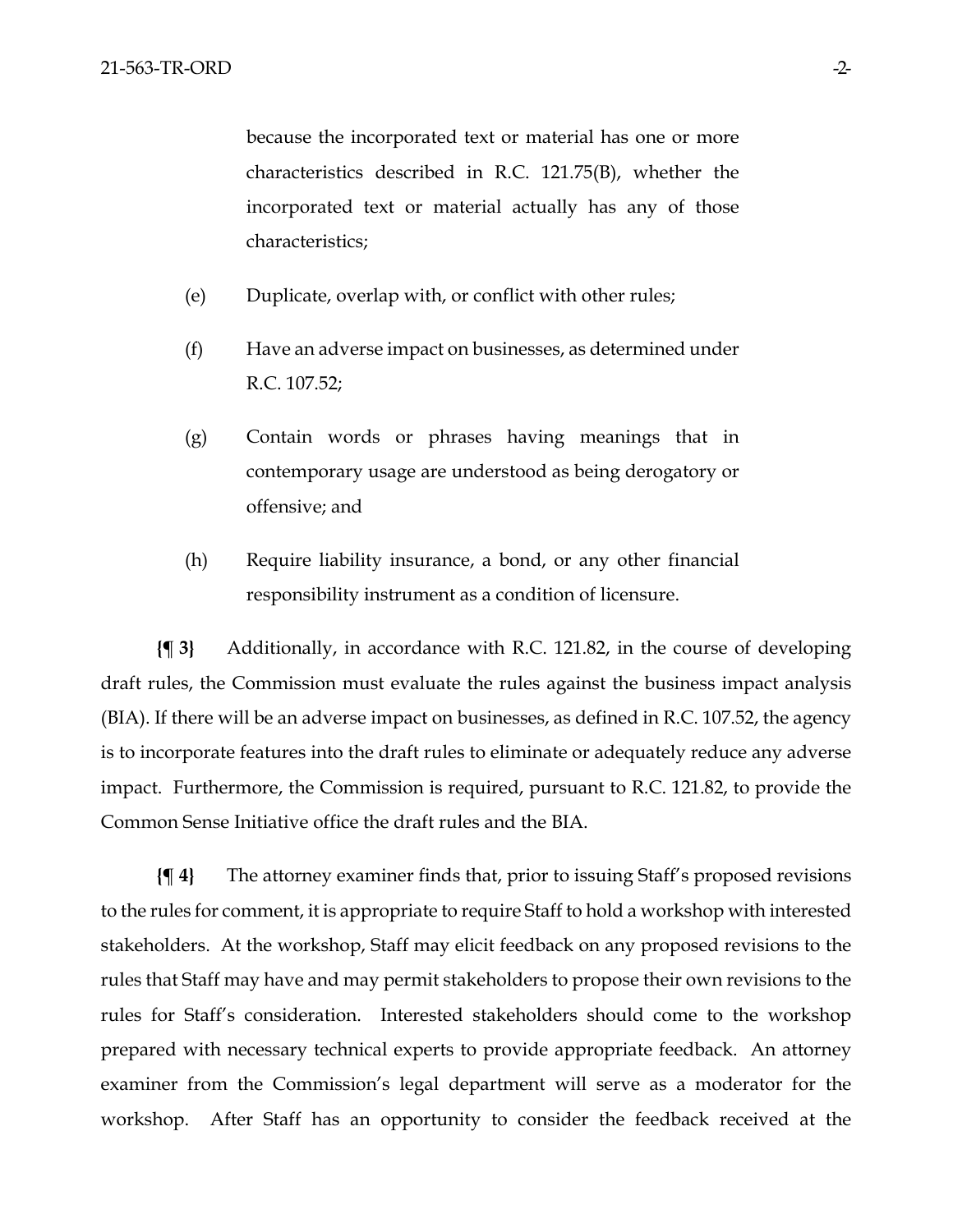workshop, proposed rule amendments will be issued for comments and reply comments by interested persons.

**{¶ 5}** Accordingly, the attorney examiner finds that a workshop should be scheduled for July 7, 2021, at 10:00 a.m., at the offices of the Commission, 180 East Broad Street, Hearing Room 11-B, Columbus, Ohio. The parties should register at the lobby desk and then proceed to the 11th floor in order to participate in the hearing.

**{¶ 6}** The workshop is intended as an opportunity for Staff to receive feedback from interested stakeholders before the draft rules are issued for comment. Any interested stakeholder that does not participate in the workshop may file comments with the Commission once the draft rules have been issued.

**{¶ 7}** It is, therefore,

**{¶ 8}** ORDERED, That a workshop be scheduled for July 7, 2021, at 10:00 a.m., at the offices of the Commission, 180 East Broad Street, Hearing Room 11-B, Columbus, Ohio. It is, further,

**{¶ 9}** ORDERED, That a copy of this Entry be sent to the transportation list-serve. It is, further,

**{¶ 10}** ORDERED, That a copy of this Entry be served upon all household goods carriers, Ohio Association of Movers, Ohio Brokers of household goods as identified by the Federal Motor Carrier Safety Administration, and all other interested persons of record.

THE PUBLIC UTILITIES COMMISSION OF OHIO

*/s/ Jacky Werman St. John*

By: Jacky Werman St. John Attorney Examiner

MJA/kck